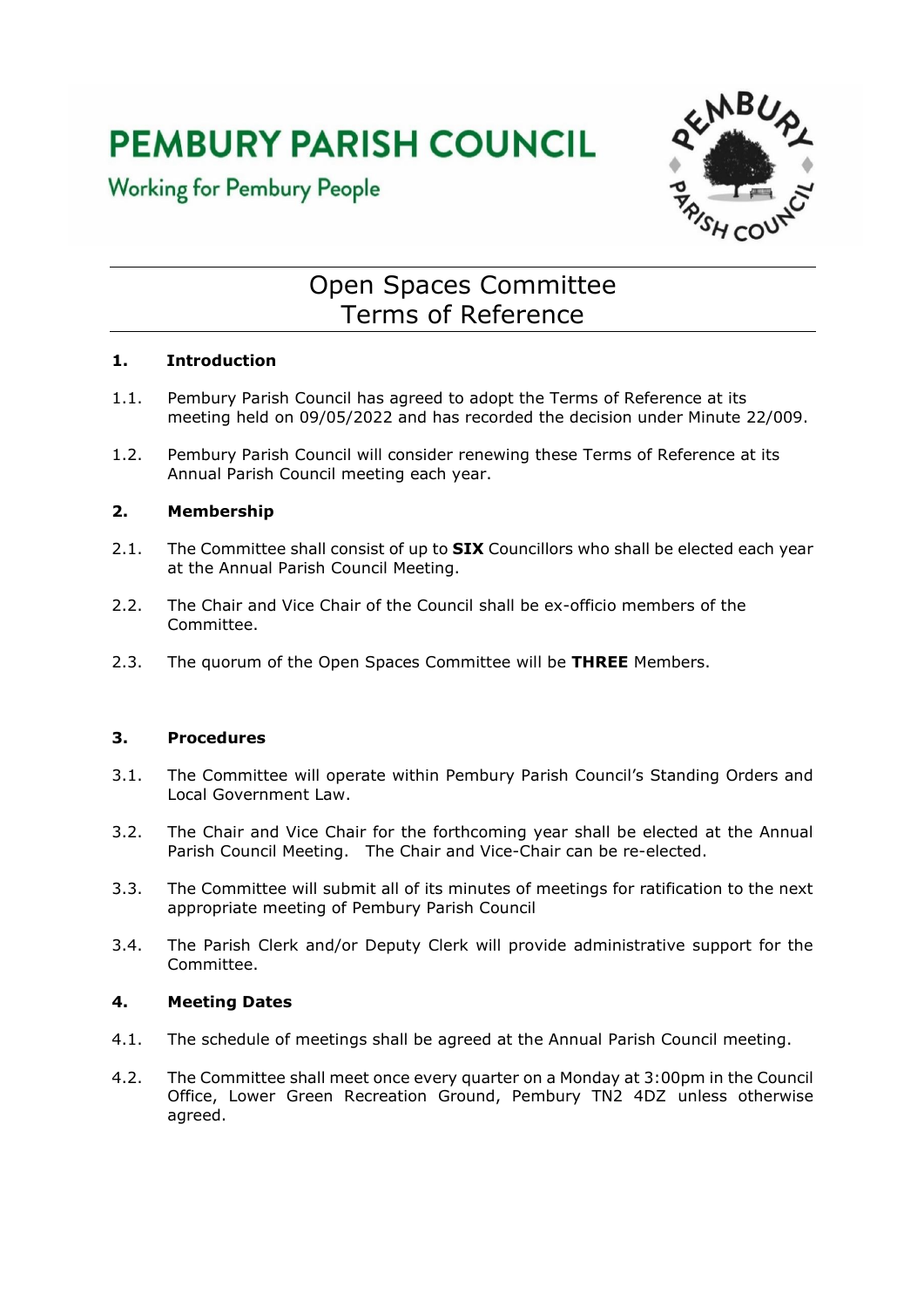#### **5. Committee Functions**

The Committee shall:

- 5.1. Review the terms and conditions and charges for pitch hire of Lower Green Recreation Ground and Woodside Playing Fields on an annual basis.
- 5.2. Review the terms and conditions and burial fees for Pembury Burial Ground on an annual basis.
- 5.3. Oversee the management and maintenance of Lower Green Recreation Ground and Woodside Playing Fields to ensure it is in line with Council policy and approved budgets.
- 5.4. Make recommendations to Full Council for making improvements to Lower Green Recreation Ground and Woodside Playing Fields and request necessary budgets from Full Council as required.
- 5.5. Purchase and maintain all vehicles, machinery and tools as required to carry out the management and maintenance of all areas under the Committee's control within approved plans and budgets. Request necessary budgets from Full Council as required.
- 5.6. Make recommendations to Full Council for the development of all the recreation facilities in Lower Green Recreation Grounds and Woodside Playing Fields.
- 5.7. Make recommendations for the drawing up/updating and application of bylaws for relevant Council owned land.
- 5.8. Oversee the management and maintenance of the Council's cemeteries and burial grounds to ensure it is in line with Council policy and approved budgets.
- 5.9. Oversee the management and maintenance of the Village Green, War Memorial, Old Coach Road and other Council owned open spaces in the parish in line with Council policy and approved budgets.
- 5.10. Oversee the management and maintenance of the allotment site in line with Council policy and approved budgets.
- 5.11. Oversee the management and maintenance of trees and hedges on all Council owned land in line with Council policy and approved budgets.
- 5.12. Consider future requirements and request necessary budgets each year for recommendation to Full Council.
- 5.13. Oversee approved projects ensuring they are within approved budgets.
- 5.14. Liaise with local sporting clubs and maintain good working relationships.
- 5.15. Oversee the agreed floral displays in the parish within budget working with the Community Gardening group on joint projects as appropriate.
- 5.16. Oversee litter and waste matters.